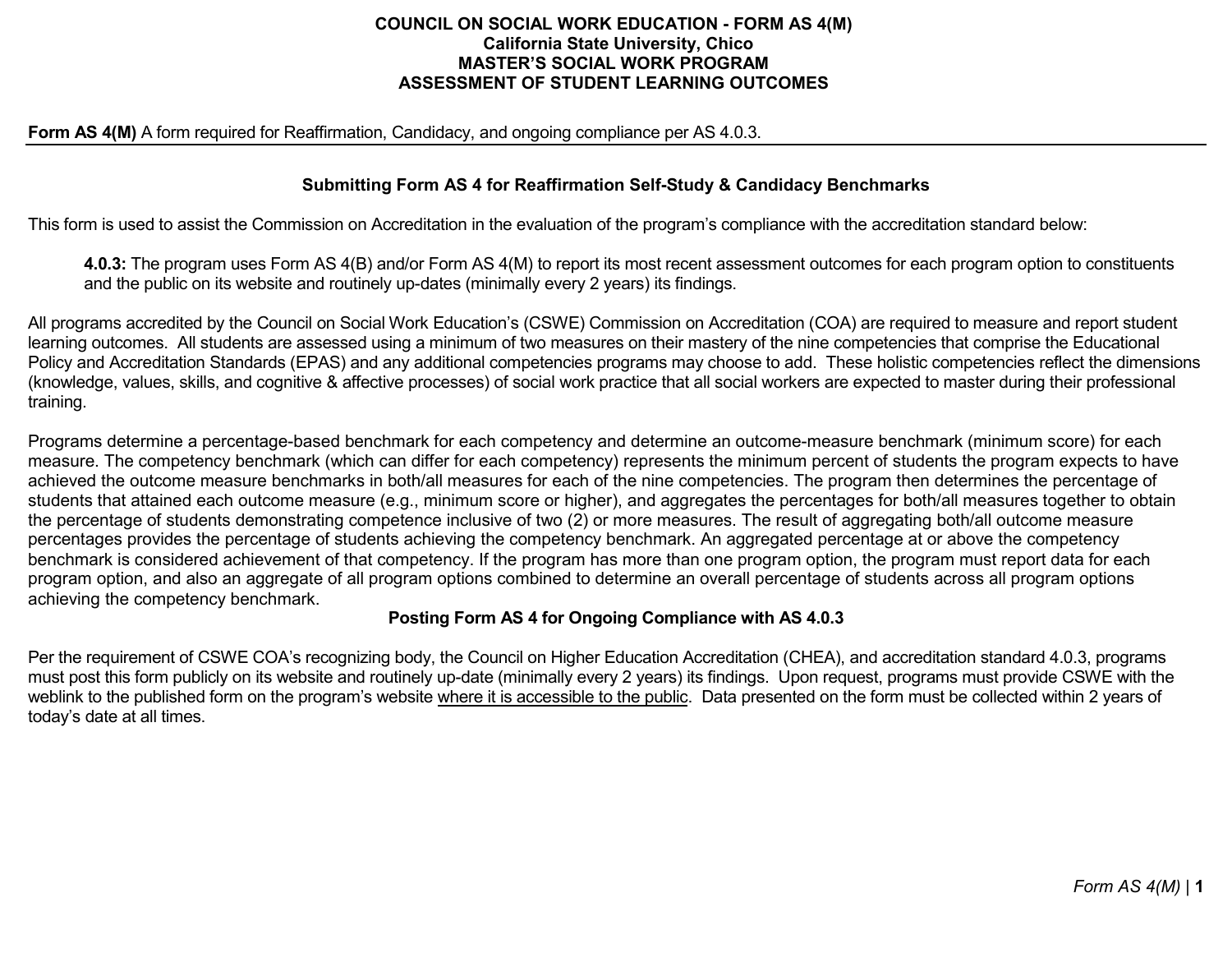### **Summary of the Program's Assessment Plan | Generalist Practice**

All students are assessed using a minimum of two measures on their mastery of the nine competencies that comprise the Educational Policy and Accreditation Standards of the Council on Social Work Education and any additional competencies programs may choose to add. Summarize the program's competency-based assessment plan. Programs may add/delete rows to accurately reflect the number measures included in the data presented.

| <b>Assessment Measure #1: Field Evaluation</b>                      |                                |  |  |
|---------------------------------------------------------------------|--------------------------------|--|--|
| Dimension(s) assessed:                                              | <b>CSWE Competencies</b>       |  |  |
|                                                                     | $1 - 9$                        |  |  |
| When/where students are assessed:                                   | Academic Year                  |  |  |
|                                                                     | 2020/2021                      |  |  |
| Who assessed student competence:                                    | <b>Agency Field Instructor</b> |  |  |
|                                                                     | & Faculty Liaison              |  |  |
| Outcome Measure Benchmark (minimum score indicative of              | 80%                            |  |  |
| achievement) for Competencies 1-9:                                  |                                |  |  |
| Competency Benchmark (percent of students the program expects       | 80%                            |  |  |
| to have achieved the minimum scores, inclusive of all measures) for |                                |  |  |
| Competencies 1-9:                                                   |                                |  |  |
| <b>Assessment Measure #2: Comprehensive Exam</b>                    |                                |  |  |
|                                                                     |                                |  |  |
| Dimension(s) assessed:                                              | Comprehensive                  |  |  |
|                                                                     | Assessment of a Case           |  |  |
| When/where students are assessed:                                   | <b>March 2021</b>              |  |  |
|                                                                     | <b>Written/Oral Exam</b>       |  |  |
| Who assessed student competence:                                    | <b>Comprehensive Exam</b>      |  |  |
|                                                                     | Committee                      |  |  |
| Outcome Measure Benchmark (minimum score indicative of              | 75%                            |  |  |
| achievement) for Competencies 1-9:                                  |                                |  |  |
| Competency Benchmark (percent of students the program expects       | 100%                           |  |  |
| to have achieved the minimum scores, inclusive of all measures) for |                                |  |  |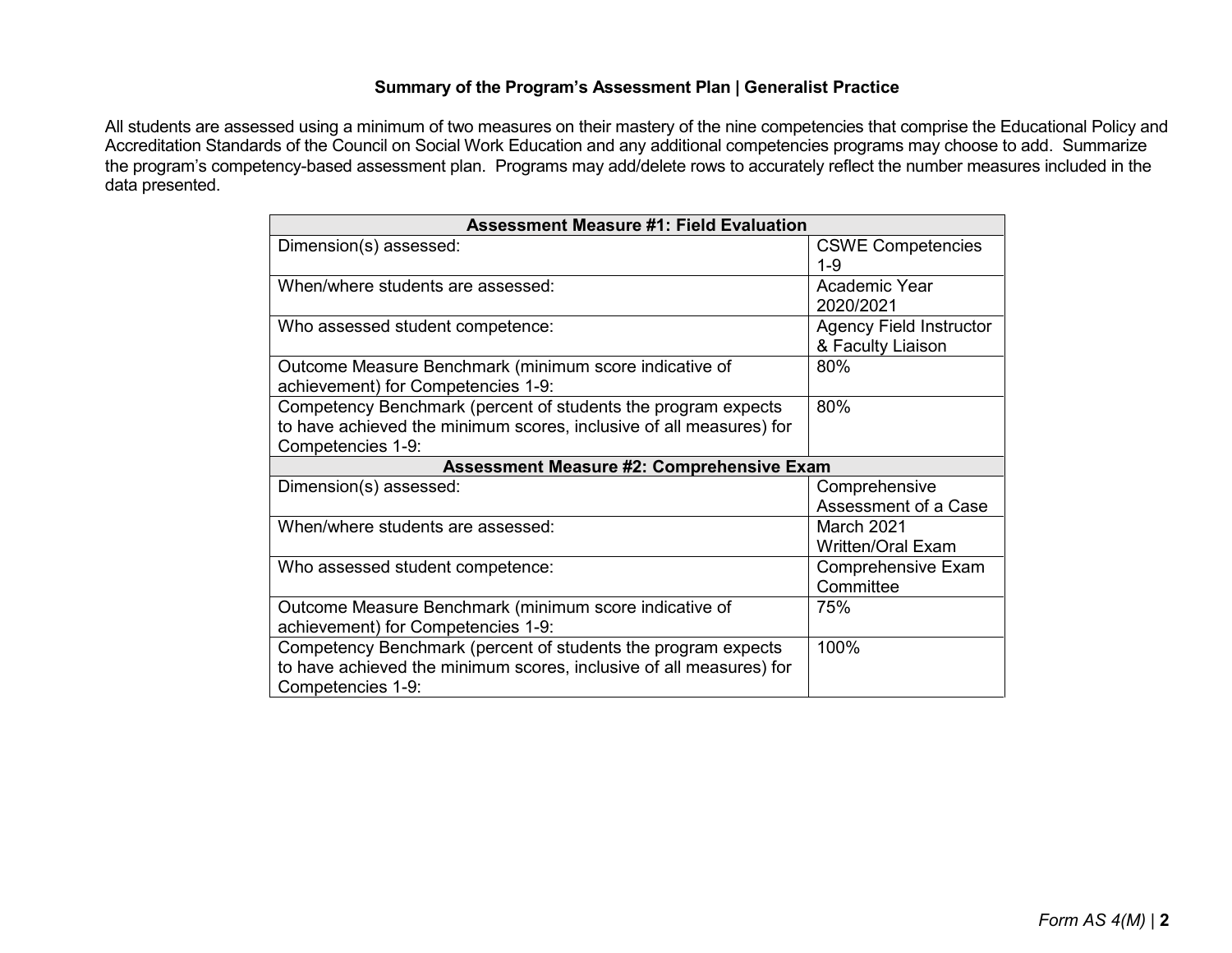# **Directions for completing Form AS 4**

Indicate the benchmark percentage for each competency. The competency benchmark is the percent of students the program expects to have achieved both/all outcome measure benchmarks. Programs calculate the percentage of students achieving each outcome measure benchmark, then calculate the percentage of students achieving each competency inclusive of two or more measures for each program option. Programs with multiple program options must present data for each program option, and in aggregate inclusive of all program options per competency. Programs may add/delete columns and to accurately reflect the number of program options offered. This is a required form. The assessment data table may be altered to accurately reflect the number of program options offered and additional program-developed competencies. However, beyond these formatting alternations, the program may not alter the content of this form.

| <b>COMPETENCY</b>                                 | <b>COMPETENCY BENCHMARK</b>                                                                                                                                                                                                            | PERCENTAGE OF<br><b>STUDENTS</b><br><b>ACHIEVING</b><br><b>BENCHMARK</b> |
|---------------------------------------------------|----------------------------------------------------------------------------------------------------------------------------------------------------------------------------------------------------------------------------------------|--------------------------------------------------------------------------|
| 1: Identify as a<br>Professional Social<br>Worker | A minimum of 80% of students will achieve an average score of 4<br>(Consistent Demonstration of High Level of Skill Development) or above.<br>The percentage meeting the benchmark is an average of all measures in the<br>competency. | 94%                                                                      |
| 2: Apply Ethical<br>Principles                    | A minimum of 80% of students will achieve an average score of 4 (Consistent<br>Demonstration of High Level of Skill Development) or above. The percentage<br>meeting the benchmark is an average of all measures in the competency.    | 95%                                                                      |
| 3: Apply Critical<br>Thinking                     | A minimum of 80% of students will achieve an average score of 4 (Consistent<br>Demonstration of High Level of Skill Development) or above. The percentage<br>meeting the benchmark is an average of all measures in the competency.    | 90%                                                                      |
| 4: Engage Diversity in<br>Practice                | A minimum of 80% of students will achieve an average score of 4 (Consistent<br>Demonstration of High Level of Skill Development) or above. The percentage<br>meeting the benchmark is an average of all measures in the competency.    | 94%                                                                      |

# **Assessment Data Collected during the Academic Year (2020-2021)**

**Program Option #1:** Field Evaluation by Agency Field Instructor & Faculty Liaison